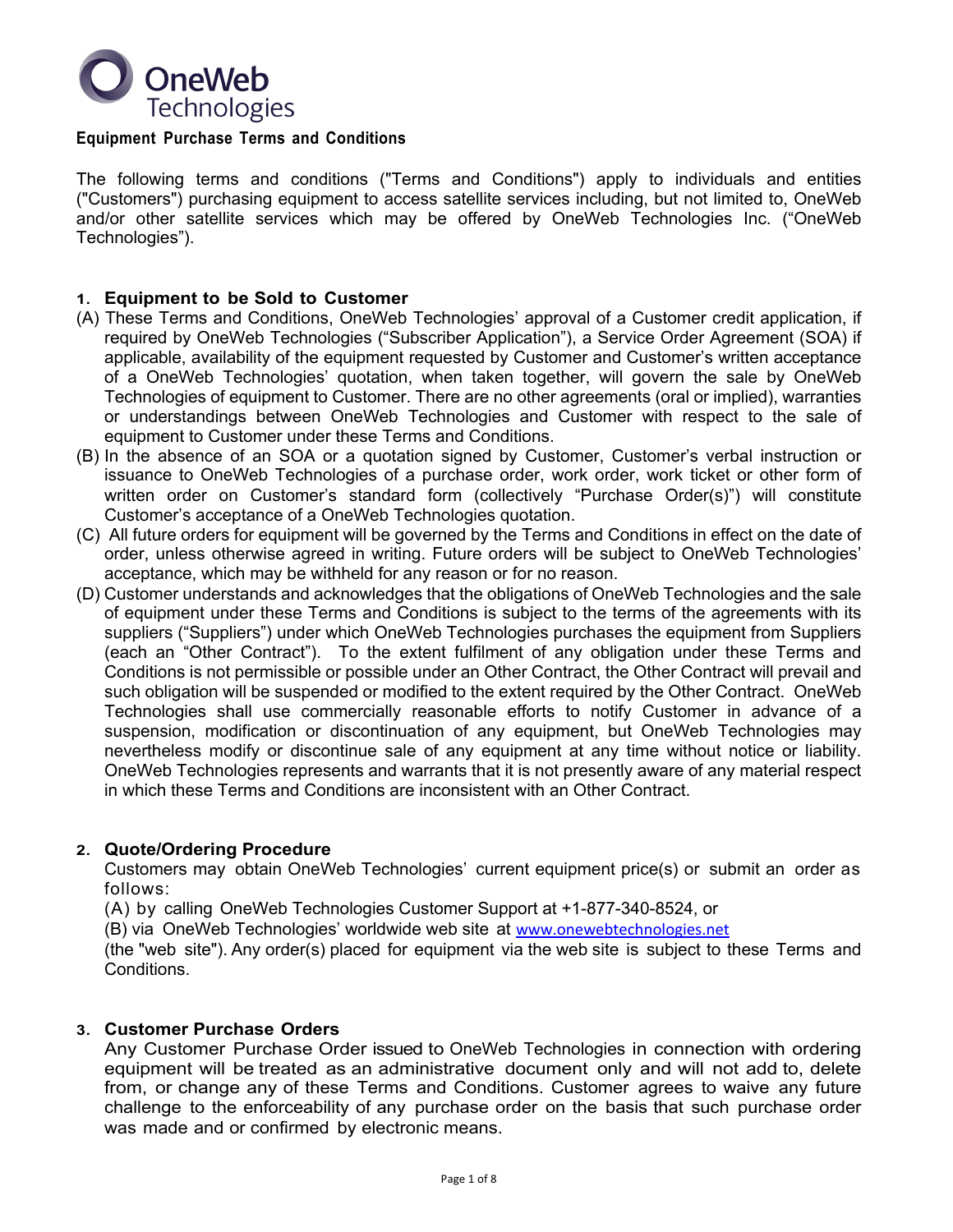

# **4. Equipment Price, Taxes, and Freight Charges**

Customers will be charged OneWeb Technologies' then-current price in effect on the date Customer's order is received or the price in the quotation provided to Customer. Customer will also pay the following to OneWeb Technologies: (a) any applicable federal, state, local sales, excise, use or other tax assessment, includingVAT or GST where applicable and surcharges or similar charges of any nature levied upon the equipment by any governmental taxation or revenue entity (except for taxes based on OneWeb Technologies income) arising out of or related to the sale, or the use, of the equipment ("Taxes"), and (b) any shipping costs incurred by OneWeb Technologies to ship the equipment to the location designated by Customer. If Customer provides OneWeb Technologies with an applicable tax exemption certificate, OneWeb Technologies will work with Customer to obtain applicable tax exemptions to the extent consistent with applicable law.

## **5. Payment Terms**

- (A) Invoices for equipment will be sent on or after the date of shipment and will include all applicable Taxes and other charges that apply, as known at the time. Additional invoices will be sent as appropriate to address Taxes and other charges which apply but are not determined at the time of initial invoicing.
- (B) Customer must pay all undisputed amounts invoiced within thirty (30) days of the date of the invoice. If any amount is in dispute, Customer must, within the (10) days of the date of invoice, notify OneWeb Technologies in writing of the disputed amount and the reason for disputing the invoiced charge. If the disputed amount is resolved in favor of OneWeb Technologies, Customer must pay the disputed amount with appropriate late charges, if applicable, upon final determination of such dispute. All disputed amounts resolved in Customer's favor will be (i) credited against amounts owing on subsequent invoices, or (ii) in the event Customer has paid its invoice in full prior to shipment, amounts owing to Customer will be refunded by OneWeb Technologies. If no written notice of dispute is received by OneWeb Technologies within 10 days of the date of invoice, Customer shall be deemed to have waived its right to dispute charges.
- (C) Overdue payments are subject to a late fee on the unpaid balance of the lesser of one and one half percent (1.5%) per month of the unpaid balance or the highest rate permitted by law. Customer will pay for any and all collection or litigation expenses, including reasonable legal fees, incurred by OneWeb Technologies in collecting any late payments or late payment fees .
- (D) Customer may pay for equipment via Master Card, VISA, American Express, or other credit card(s) as OneWeb Technologies may accept in its sole discretion. OneWeb Technologies shall charge and Customer shall pay a three percent (3%) processing fee on all Customer payments made by credit card.
- (E) OneWeb Technologies may require payment of a deposit prior to ordering equipment from its Supplier(s) in such amount as OneWeb Technologies, in its sole discretion, reasonable requires as security for the payment of any charges payable by Customer for such equipment. Such deposit shall be applied as a credit on the invoice sent on or after the date of shipment of the applicable equipment.
- (F) OneWeb Technologies may require Customer to pre-pay in full for equipment or provide a third party guarantee, letter of credit, or other credit facility deemed by OneWeb Technologies, in its sole discretion, necessary to provide adequate assurance of payment. The provision of such third party guarantee, letter of credit, or other credit facility does not relieve Customer of its payment obligations specified herein.
- (G)OneWeb Technologies retains a purchase money security interest in the equipment and all proceeds of the equipment, including, but not limited to, insurance proceeds, to the extent such equipment is shipped but not paid for in full. Failure of Customer to pay all charges related to any equipment when due shall give OneWeb Technologies the right, without liability, to repossess the equipment, with or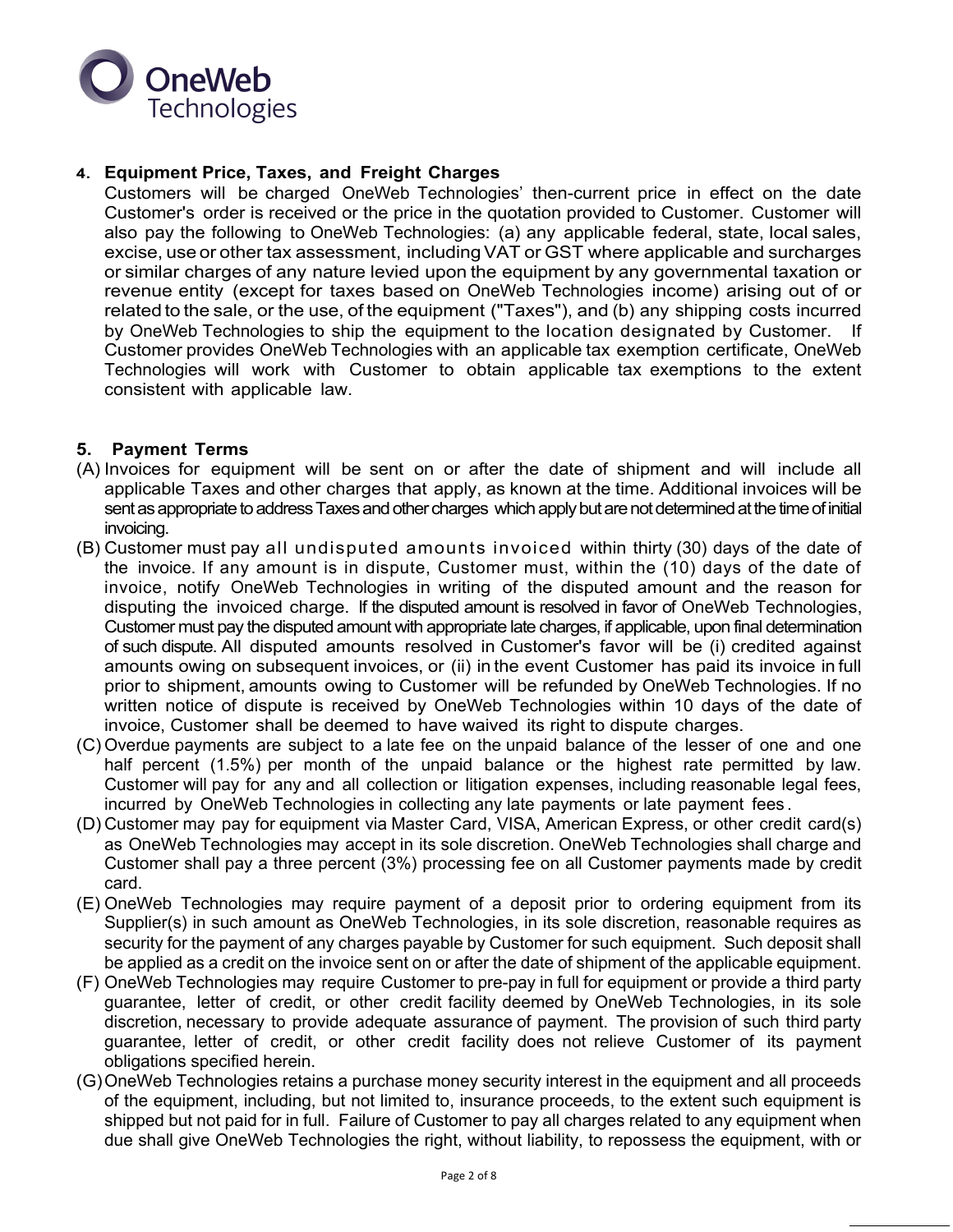

without notice or court order, and to avail itself of any legal remedy. Customer agrees to execute and deliver such financing statements and other documentation as OneWeb Technologies may reasonably request to perfect and protect OneWeb Technologies' interest in such equipment. (H) All payments are to be made in United States currency.

## **6. Cancellation of Equipment**

- (A) Once Customer places an order with OneWeb Technologies, that order is not cancellable unless Customer has provided written notice of cancellation to OneWeb Technologies within five (5) business days after placement of the order. In such event, Customer shall notify OneWeb Technologies in writing in accordance with Article 20, Notices, of such cancellation. Thereafter, the order may not be cancelled.
- (B) OneWeb Technologies may terminate the sale of equipment without liability: (a) immediately upon written notice if OneWeb Technologies is prohibited from furnishing the equipment by any applicable government authority; (b) upon thirty (30) days written notice if a change in any applicable law or regulation materially increases OneWeb Technologies' cost to provide equipment, or (c) in the event that an Other Contract for the purchase of equipment expires or is terminated, provided that termination will only be with respect to the equipment provided pursuant to that Other Contract.
- (C) OneWeb Technologies may terminate the sale of equipment without liability if Customer commits any action or makes any representation related to OneWeb Technologies that is not expressly authorized by these Terms and Conditions or in the event that Customer breaches these Terms and Conditions; or
- (D) OneWeb Technologies may terminate the sale of equipment without liability if Customer files a bankruptcy petition or has such a petition filed involuntarily against it, becomes insolvent, makes an assignment for the benefit of creditors, consents to the appointment of a trustee, or if bankruptcy, reorganization or insolvency proceedings are instituted by or against it.

# **7. Delivery/Risk of Loss/Partial Shipments**

- (A) Risk of loss in the equipment shall transfer to Customer upon delivery and delivery will take place when equipment is delivered to the carrier at OneWeb Technologies' location. In the absence of specific instructions, OneWeb Technologies will select the carrier to whom delivery will be made for shipment. Additional delivery terms for equipment will be mutually agreed to by OneWeb Technologies and Customer in advance of shipment.
- (B) Customer agrees to accept partial shipments unless otherwise specified in advance, particularly in cases where the equipment is temporarily out of stock. In the event that ordered equipment is not available, OneWeb Technologies will maintain a backorder list compiled by date. As backordered equipment is received from a Supplier, OneWeb Technologies will fill orders based on date of order. Customer is responsible for shipping charges for each partial shipment.
- (C ) In no event shall OneWeb Technologies have any liability in connection with any shipment, nor shall the carrier be deemed to be an agent of OneWeb Technologies.

## **8. Title**

Title to the equipment will transfer from OneWeb Technologies to Customer upon OneWeb Technologies' receipt of the full sale price and any applicable Taxes, fees, and freight charges. Until such time, OneWeb Technologies will have a lien on the equipment. Customer will keep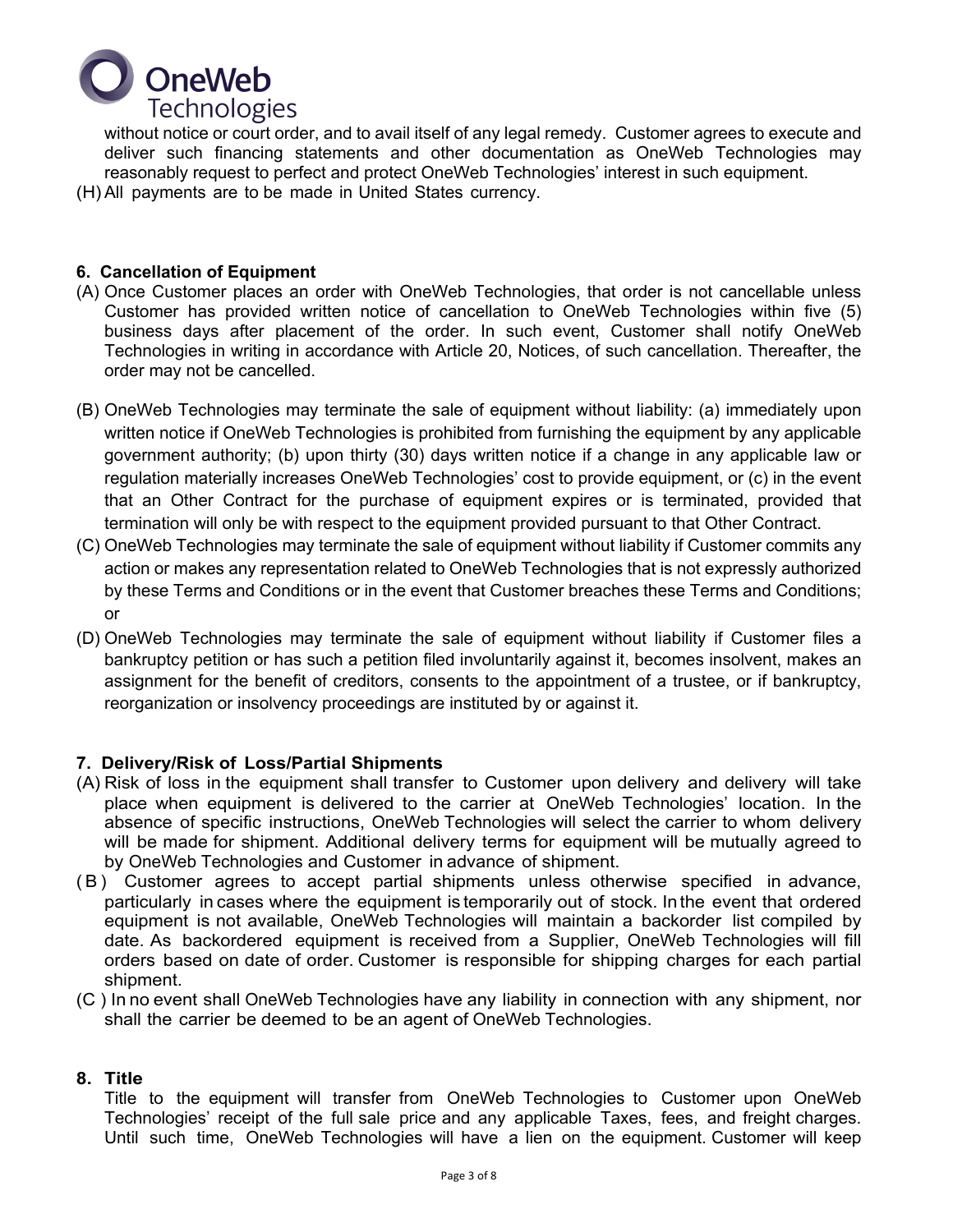

equipment that is subject to OneWeb Technologies' lien free from any other liens, claims or encumbrances and will execute all such documents as may be reasonably required by OneWeb Technologies to evidence or perfect its security interest.

## **9. Equipment Inspection and Acceptance**

Customer may inspect or test equipment that has been tendered for acceptance. Customer may require repair or replacement of non-conforming equipment at no increase in price. Customer must exercise the post-acceptance rights provided by this Article 9 within thirty (30) days after a defect is discovered or should have been discovered; and (b) before any substantial change occurs in the condition of the defective equipment, unless the change is due to the defect in the equipment. IfCustomer fails to reject any equipment within such time, OneWeb Technologies may, without liability, refuse to repair or replace the nonconforming equipment and Customer shall be deemed to have inspected and accepted such equipment.

### **10. Manufacturer's Warranties**

To the extent permitted by or available from the third party manufacturer of any equipment, OneWeb Technologies will pass through to Customer any warranties provided by such manufacturer. Unless stated otherwise in the quotation or elsewhere in these Terms and Conditions, Customers' sole recourse for breach of such warranties shall be to make a claim directly to the applicable manufacturer.

**THE EXPRESS WARRANTIES OFFERED IN THIS ARTICLE ARE EXCLUSIVE AND IN LIEU OR ANY AND ALL WARRANTIES, IMPLIED WARRANTIES OR REMEDIES WHETHER STATUTORY, COMMON-LAW OR OTHERWISE INCLUDING BUT NOT LIMITED TO IMPLIED WARRANTIES OF MECHANTABILITY AND FITNESS FOR A PARTICULAR PURPOSE OR DESIGN AND WARRANTIES OF NON-INFRINGEMENT AND ONEWEB TECHNOLOGIES DISCLAIMS ALL SUCH WARRANTIES, IMPLIED WARRANTIES OR REMEDIES.**

# **11. End User Third-Party Software License Agreements.**

Customer shall fully comply with any third-party End User License Agreements or similar terms flowed down by the applicable licensor or manufacturer of any and all software ("Software") accompanying any Equipment. In any event, Customer agrees that it will not copy, reverse engineer, decompile, disassemble, or modify any Software or source code embedded in, or provided with, any Equipment, or otherwise attempt to derive source code or other confidential information from the Equipment or Software, nor permit any other person or entity to do any of the foregoing. Customer shall not remove any patent, copyright, trademark or other proprietary notice from the Equipment or Software.

If the Customer using the Equipment or Software is the U.S. Government, then the following restrictions apply:

- a) The Software provided is software developed at private expense and is not in the public domain.
- b) The Software is provided to non-Department of Defense government agencies with RESTRICTED RIGHTS and its supporting documentation is provided with LIMITED RIGHTS. Use, duplication or disclosure by the Government is subject to the restrictions as set forth by the Software licensor or manufacturer and as set forth in the applicable provisions of the Federal Acquisition Regulations ("FAR") and supplements thereto.
- c) In the event the Software is provided to a Department of Defense government agency, the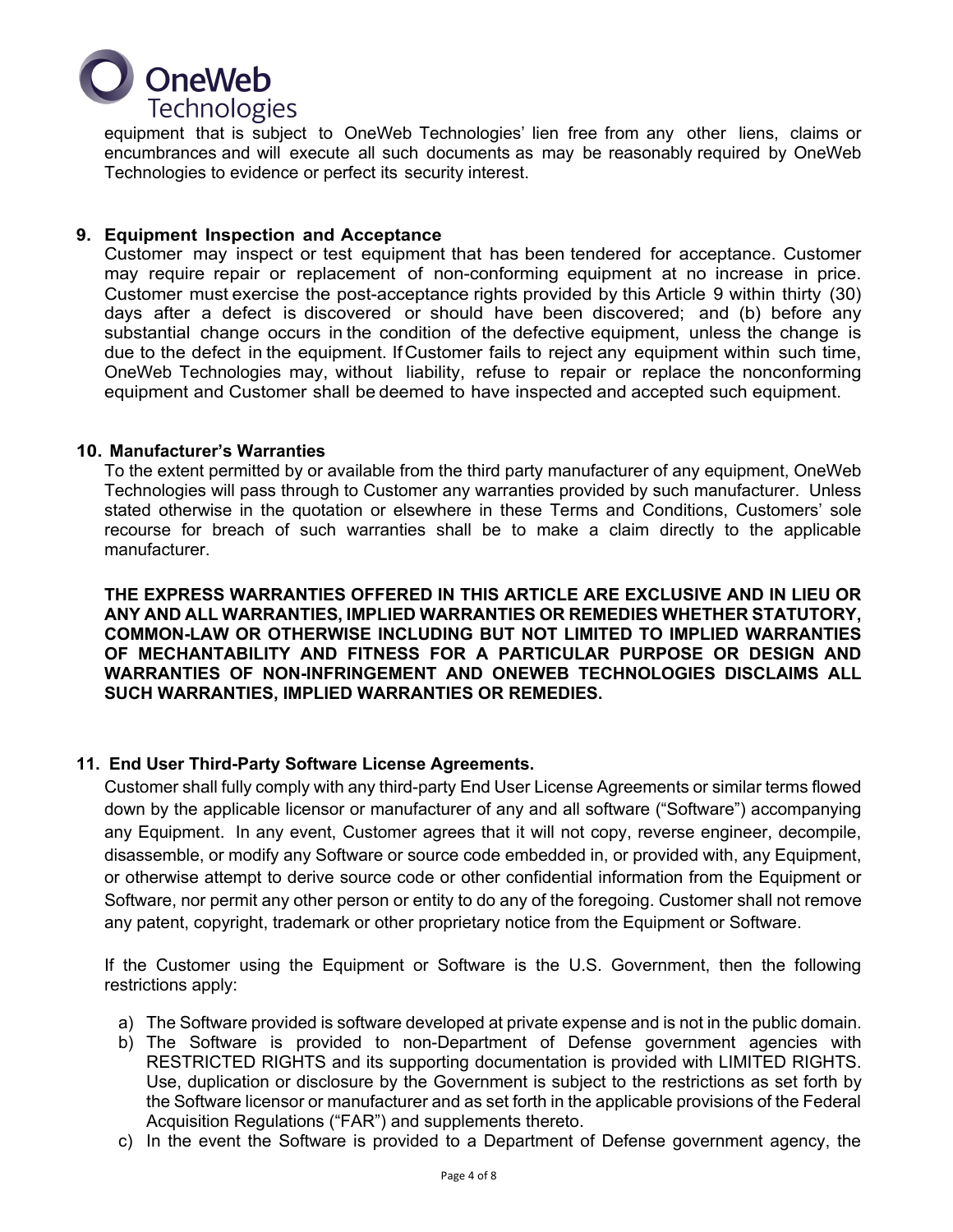

Governments rights in the Software, supporting documentation, and technical data are governed by the restrictions set forth by the Software licensor or manufacturer and as set forth in the applicable Department of Defense FAR Supplement ("DFARS").

## **12. Refunds/Restocking Fees**

There will be no refunds for used equipment returned to OneWeb Technologies. Unopened equipment, in its original packaging, that is returned to OneWeb Technologies pursuant to Article 6(A) must have a OneWeb Technologies-issued Returned Merchandise Authorization ("RMA") number prominently displayed on the packaging. An RMA number may be obtained by calling OneWeb Technologies Customer Support at +1-877-340-8524. Any equipment returned without an RMA number will be refused by OneWeb Technologies and returned to Customer at Customer's expense.

## **13. Operating Procedures**

Customers shall follow the procedures ("Procedures") established by OneWeb Technologies' equipment Suppliers. OneWeb Technologies shall not be liable for Customer's use of the equipment in a manner inconsistent with the Procedures provided by Suppliers.

## **14. Fraudulent Use of Equipment**

- (A) Customers shall not use the equipment in an abusive or fraudulent manner, including, but not limited to the following:
	- (i) tampering with or altering authorized equipment;
	- (ii) obtaining or attempting to obtain permission to use equipment by providing false or misleading Information;
	- (iii) obtaining equipment without having the intent to pay charges incurred;
	- (iv) intentionally interfering with or causing disruption in the provision of equipment to other Customers;
	- (v) using equipment to further criminal activity;
	- (vi) using equipment to make obscene or illegal communications, to impersonate another person with fraudulent or malicious intent or to call another person so frequently or at such times of day or in any other manner with the intended effect of annoying , threatening or harassing such other persons;
	- {vii) using equipment in a manner that interferes unreasonably with the use of equipment by one or more other Customers.
- (B) OneWeb Technologies reserves the right to terminate use of the equipment of any Customer engaging in abusive or fraudulent use of the equipment purchased from OneWeb Technologies.

# **15. Indemnity and Limitation Of Liability**

- (A) Some jurisdictions will not allow the parties to limit liability for personal injury. In those jurisdictions, the following limitations and indemnities will only apply to personal injury to the extent allowable under applicable law.
- (B) OneWeb Technologies shall not be liable to Customer, any user, or other person for:
	- (i) any indirect, consequential, incidental or special, exemplary or punitive losses or damages, including without limitation, loss of profits, loss of earnings, loss of business opportunities, or personal injury, however arising;
	- (ii) any claims of defamation, invasion of privacy, slander, libel, harassment or copyright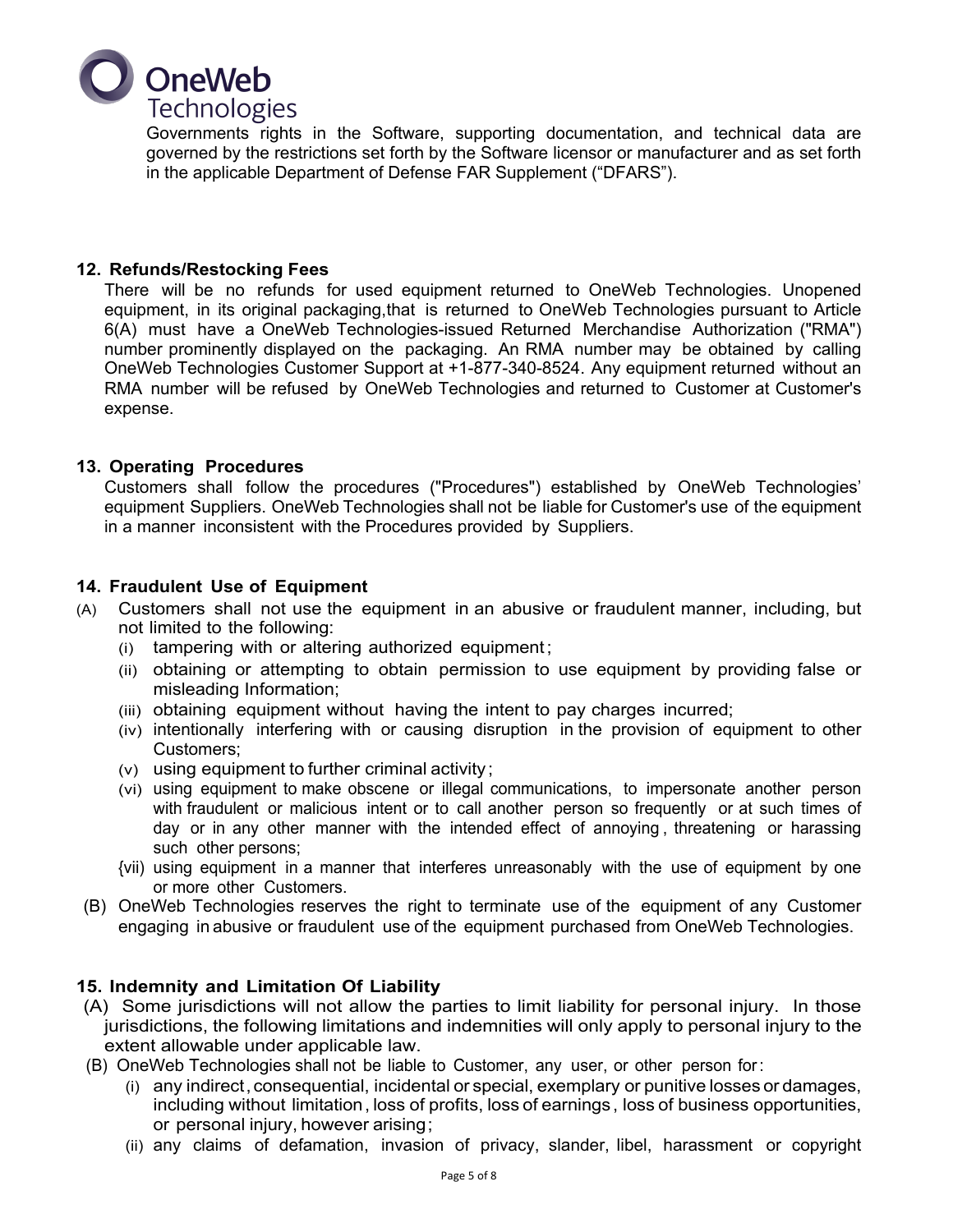

infringement arising from material transmitted or received over OneWeb Technologies' facilities;

(iii) Infringement of patents or other intellectual property arising from use of the equipment or the use of the equipment in combination with Customer-provided services or equipment.

Should OneWeb Technologies be found liable to Customer under these Terms and Conditions, IN NO EVENT SHALL ONEWEB TECHNOLOGIES' TOTAL LIABILITY IN ANY WAY ARISING FROM THESE TERMS AND CONDITIONS EXCEED THE SALE PRICE OF THE EQUIPMENT WHICH GIVES RISE TO THE CLAIM,NOR SHALL ANY CLAIM OF CUSTOMER BEVALID UNLESS CUSTOMER ADHERES TO ALL OF THE TERMS AND CONDITIONS SET FORTH HEREIN.

(C ) Customer alone shall be responsible for all claims, actions, losses, costs and damages ("Liability") arising out of or relating to the acts or omissions of Customer in connection with the equipment sold by OneWeb Technologies. Customer shall indemnify and hold harmless OneWeb Technologies and its officers, employees and agents from and against all such Liability. (D) Each provision of this Article is to be construed as a separate provision applying and surviving even if one or more of the other provisions of this Article is held inapplicable or unreasonable.

#### **16. Force Majeure**

Except for Customer's payment obligations as set forth above, neither party will be liable to the other for any failure to perform due to a cause beyond such party's reasonable control ("Force Majeure'') including, but not limited to , acts of God, acts of any governmental body in either its sovereign or contractual capacity , explosions, fires, floods, earthquakes, epidemics, strikes or other labor difficulties, freight embargoes, unusually severe weather, riots, war, theft, national emergencies or natural disasters ; provided that the party failing to perform promptly notifies the other party of such circumstances and uses its reasonable efforts to avoid or remove such cause of non-performance. During any period when performance of a party's obligation is prevented by Force Majeure, that obligation shall be suspended for the duration of the period of Force Majeure. Upon removal or cessation of such cause of non-performance, all obligations will resume.

### **17. Government Approvals and Authorizations**

Customer will not use the equipment for any purpose contrary to law. Customer agrees to abide by all of the current regulations in effect in countries where the equipment may be used, including licensing requirements. OneWeb Technologies will not be held responsible for any operational restrictions, customs, license or permit fees required for operation in the destination country. In addition, OneWeb Technologies will have no responsibility for fines associated with equipment seizure nor for legal ramifications of using equipment in countries where it is prohibited. Customers are advised to contact the embassy or trade office of the destination country prior to entry into that country. Customer agrees to comply with relevant export and import laws of the United States and other countries to ensure that the equipment is not exported or otherwise transferred in violation of such laws and to obtain any required export or import licenses or authorities.

### **18. Confidential Information**

Unless Customer consents in writing, or disclosure is made pursuant to a legal proceeding, OneWeb Technologies will keep confidential all information or data furnished by Customer or otherwise acquired by OneWeb Technologies through its performance under these Terms and Conditions. Such information will not be released by OneWeb Technologies to anyone other than: (i) Customer; (ii) a person who in the reasonable judgment of OneWeb Technologies is acting as an agent of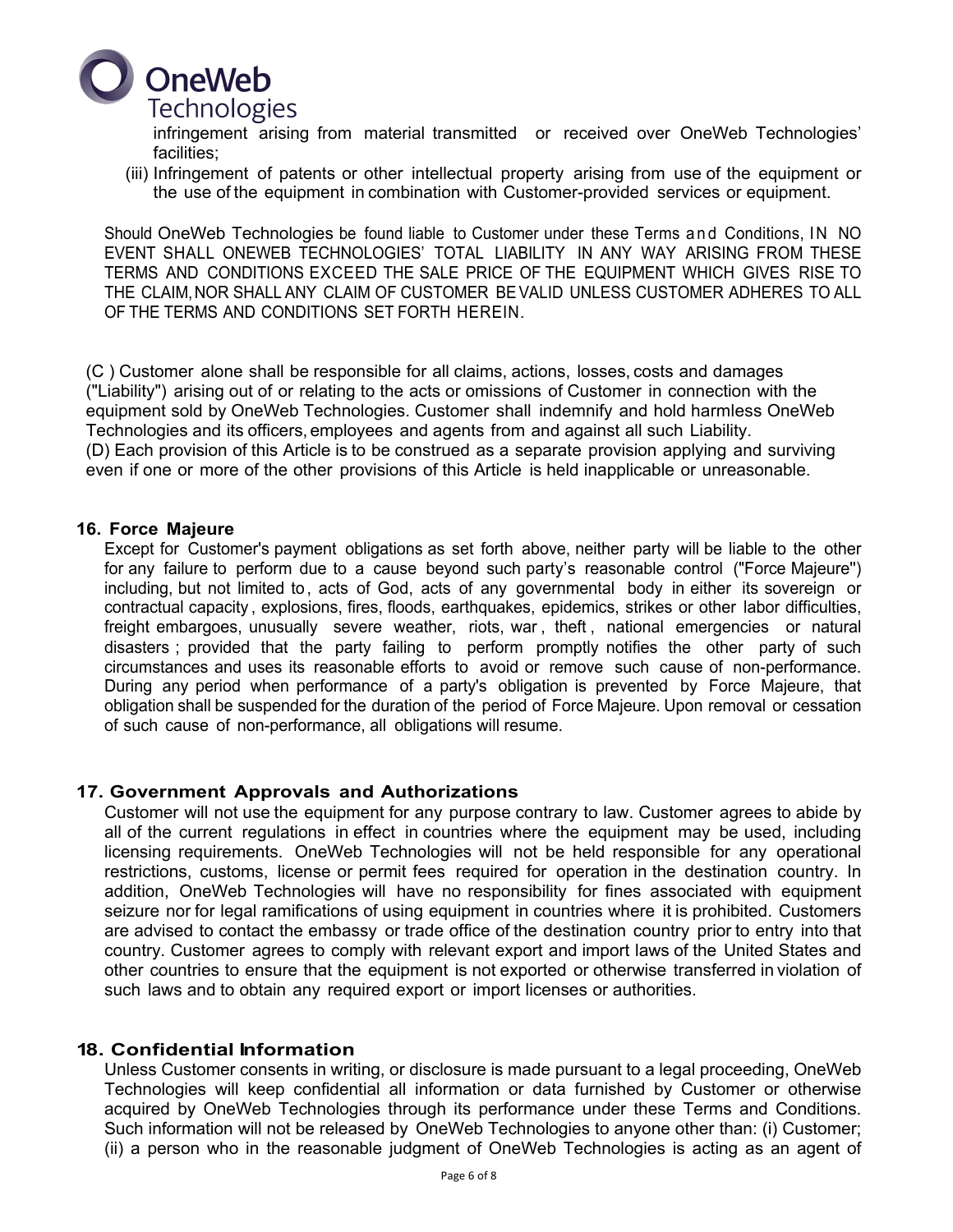

Customer; (iii) an agent retained by OneWeb Technologies to collect outstanding balances owed to OneWeb Technologies by customer, or (iv) to a law enforcement agency whenever OneWeb Technologies has reasonable grounds to believe that Customer has knowingly supplied OneWeb Technologies with false or misleading information or is otherwise involved in unlawful activities.

### **19. Assignment**

OneWeb Technologies may, without the consent of Customer (a) assign its right to receive payment hereunder to a third party and (b) assign its rights and obligations hereunder to a corporation, partnership, affiliate or other business enterprise in which OneWeb Technologies has directly or indirectly an ownership interest or (c) assign its rights and obligations to a successor in the event of a merger, acquisition or consolidation, or to a purchaser of all (or substantially all) of OneWeb Technologies' assets. These Terms and Conditions shall inure to the benefit of, and shall be binding on Customer's and OneWeb Technologies' respective successors and permitted assigns. Customer may not assign these Terms and Conditions, or an SOA or a Purchase Order, in whole or in part, without the prior written approval of OneWeb Technologies.

## **20. Notices and Communications**

All notices required to be given hereunder shall be in writing to the address below and mailed by firstclass, registered or certified air mail, return receipt requested, postage prepaid, sent by an internationally-recognized overnight courier service, or transmitted by hand delivery, or by facsimile machine with appropriate verification of receipt. Notices of default, force majeure delay, dispute, bankruptcy, termination, or other important notices must be sent via a nationally recognized overnight courier service.

If to OneWeb Technologies: OneWeb Technologies Inc. Ellington Joint Reserve Base 11140 Aerospace Avenue Houston, TX 77034 Attn: Contracts Department Email: Contracts@onewebtechnologies.net

Fax No.: 281-999-4455

If to Customer: To the address set forth on OneWeb Technologies' quotation or Customer's Purchase Order, as applicable.

### **21. Severability**

If any provision of these Terms and Conditions is declared invalid, illegal or unenforceable by a court or regulatory agency of competent jurisdiction, the validity, legality and enforceability of the remaining provisions shall not in any way be affected or impaired thereby. Inthe event that any such provision is declared invalid, illegal or unenforceable due to its scope, breadth or duration, then it shall be modified to the scope, breadth or duration permitted by law and shall continue to be fully enforceable as so modified.